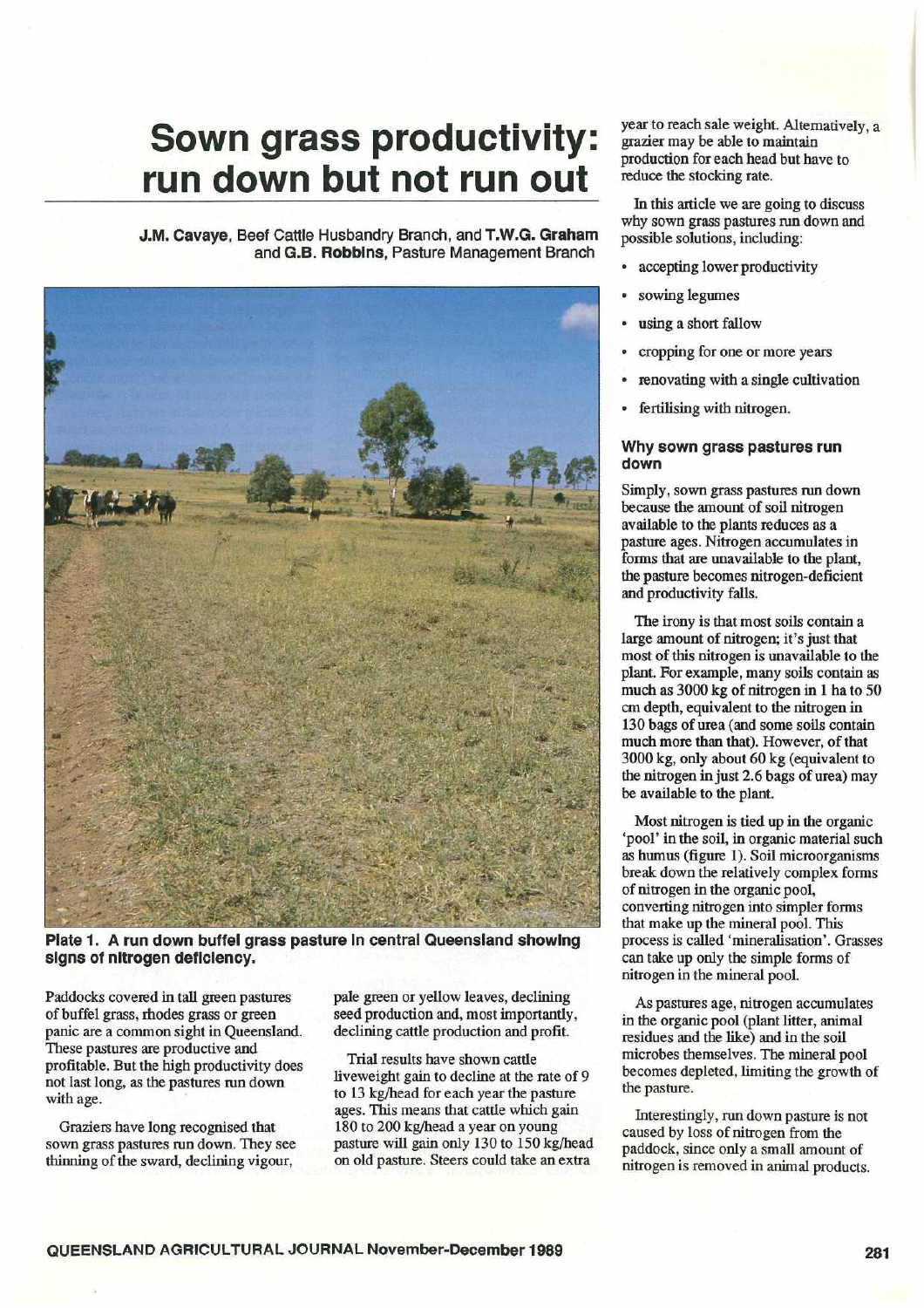

# Figure 1. Flow of nitrogen from organic to mineral pool.

Almost all the nitrogen consumed by the animals is recycled in the paddock. Nitrogen deficiency, the tell-tale sign of pasture rundown, is induced by changes that occur in the form of nitrogen present in the soil.

## What makes new sown pastures so productive?

During property development, the removal of plant cover and the disturbance by clearing and stickraking stimulates nitrogen mineralisation. There is a large increase in the flow of nitrogen from the organic to the mineral pool (figure 1) . The resulting run up in available nitrogen causes rapid pasture growth, high pasture quality and good cattle growth in the first few years.

This is followed by a gradual nun down in pasture and animal production, as nitrogen accumulates in the organic pool. Eventually an equilibrium is reached where available nitrogen limits improved grass production to a level similar to that of native pasture. Unfortunately, run down takes only a few years on many soil types.

# Possible solutions

## Accepting lower productivity

Accepting a lower level of production is

a simple way of dealing with run down of sown grass pastures.

As mentioned earlier, there is a run up in pasture growth after development and this can give an unrealistic expectation of production. Some graziers become

worried when pasture production returns to a more sustainable level. However, pasture decline is normal and predictable. Perhaps expectations should be based on a lower level of production since it is unrealistic to expect pasture production to continue at run up levels.

## Sowing legumes

Legumes are high in nitrogen. If there is enough legume present in a sown pasture, the rate of decline should slow and the eventual equilibrium level of pasture production should be greater than without a legume. The main benefit from a legume is the boost in animal production that results when cattle eat high quality legume leaf. A lesser benefit comes from the boost in grass growth resulting from the nitrogen fixed by legumes.

Legumes can benefit associated grasses, but not as directly as fertiliser can . Over a long period, legumes increase the amount of nitrogen available for mineralisation . Decomposition of the legume plant and of the nitrogen-rich



Plate 2. Cultivating pastures and maintaining a fallow for at least three months Is one option to Improve production from run down pastures.